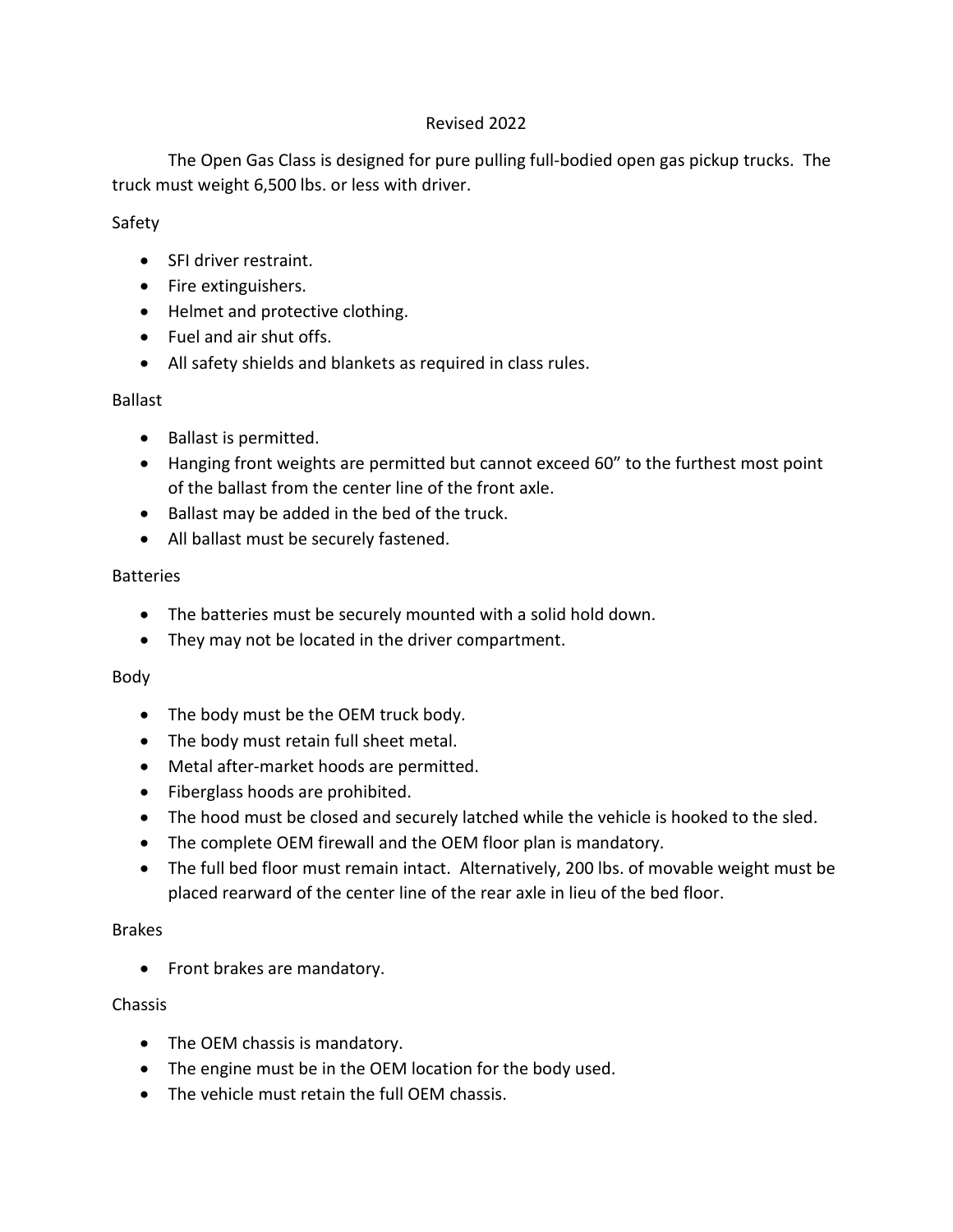• Wheel tubs, back-half conversions, tube chassis, etc. are prohibited.

Cooling System

• Optional.

## Driveline

• Open.

## Driver Restraint System

• The OEM restraint system labeled as meeting SFI Spec 16.1 or 1.t is permitted; this system must be updated at two-year intervals from date of manufacture.

## Drive Shaft Loops

- All trucks must have at least six inch wide u-joint shields around the rear u-joint constructed of at least 1/4 inch steel or 3/8 inch aluminum that will safely contain the ujoint and the end of the rear shaft.
- All shields must be securely mounted to the vehicle.
- Any front shaft u-joint that is visible from the side of the truck must be shielded to contain the u-joint and the end of the shaft.
- There will be at least one shaft loop in the middle of the drive shaft.
- On vehicles so equipped, all intermediate drive shafts must be fully enclosed with a 5/16 inch steel or 3/8 aluminum shield.

## Engine

- OEM engine (can cross lines) in OEM location.
- No turbos or superchargers.

# Fire Extinguisher System

- A fire extinguisher is mandatory.
- An on-board fire suppression system is permitted.

## Fuel

- Gasoline, turbo-blue, cam 2 and E-85 are permitted.
- Nitrous oxide and propane are prohibited along with other oxygen extenders.
- All system components must be removed from the truck.

## Fuel System

• Location: All fuel tanks, lines, pumps, valves, etc. must be located outside of the driver compartment and within the confines of the frame and/or steel body.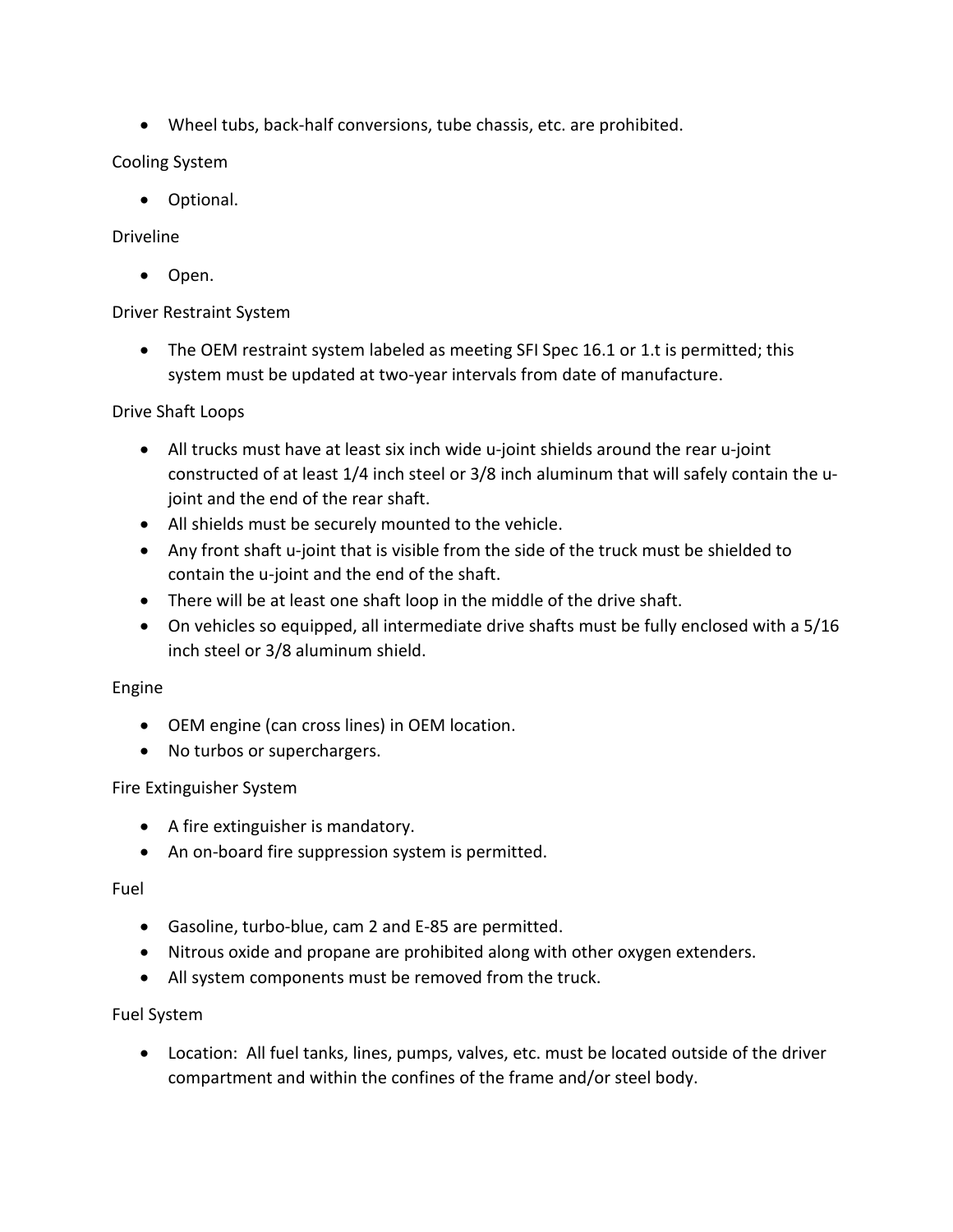Harmonic Balancer

- All engines turning 4500 rpm and higher must be equipped with a harmonic balancer or damper meeting SFI Spec 18.1.
- A shield across the frame under the front of the engine shielding the damper and engine fan area is required.

## Helmet

- Drivers of all vehicles must wear a helmet meeting Snell SA2010, SAH2010, SA2015 standards, or SFI Specs 3.1/2010, 31.1/2015, 41.1/2010 or 41.1/2015.
- The helmet must have the appropriate certification sticker affixed inside it.

# Hitch

- The hitch must be constructed of solid material that is properly attached and braced.
- The hitch must be a receiver-style hitch; reinforcements are permitted.
- Reinforcements must not extend forward of the centerline of the rear axle or to the rear axle housing itself.
- Trick hitches are prohibited.
- The hooking point must be the rear-most point on the vehicle and must be rearward of the stock location of the tailgate.
- The hitch must be horizontal to the ground and stationary in all directions.
- Bumpers may be notched or removed.
- The hitch's height from the ground may not extend 26 inches.
- The hooking point must have a minimum of 3.750 inches inside diameter opening for the sled hook.
- The hooking point will be measured to the center of the clevis loop.

# Interior

• The vehicle must be equipped with one seat for the driver; it must be properly installed.

# Kill Switch

- All trucks must be equipped with a kill switch.
- The cable must terminate into a two-inch diameter steel ring.

# Protective Clothing

- Fire suits required with a minimum of SFI 3.2A/1.
- In flip top bodied vehicles without a firewall or working doors, the driver will be required to wear an SFI 3.2A/5 approved suit.
- Fireproof gloves, fireproof head-stock, and fireproof shoes must meet SFI Spec 3.3.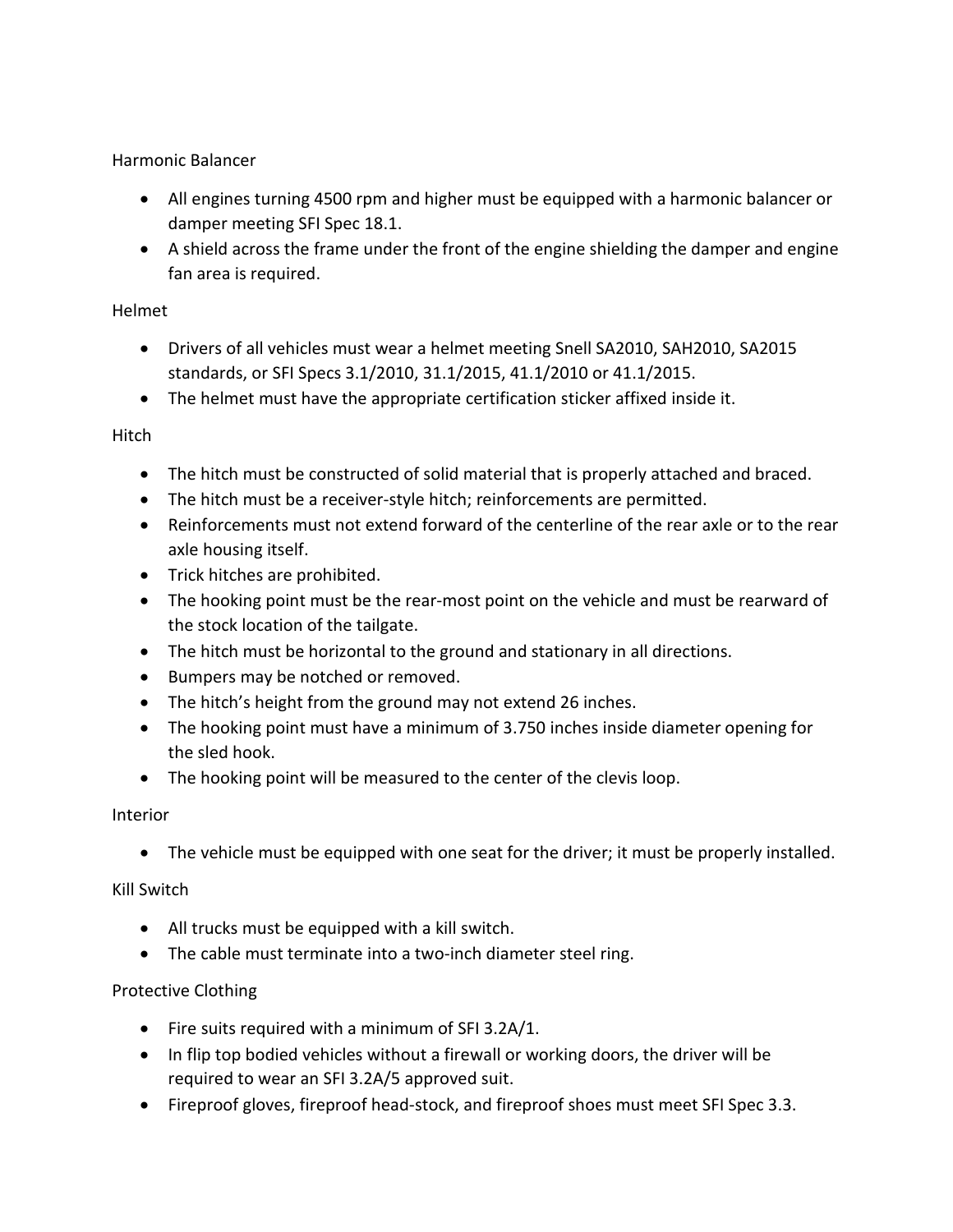### Rear End

- Axle and hub bolt shield required to be minimum of 0.060" thick.
- Diameter of the axle end and hub bolts to be covered on both front and rear axle.
- A hole may be installed in the center of front shield so hub lock can be operated, so long as hub end or axle bolts are covered.

### Suspension Front

• The axle centerline must remain in factory location.

### Suspension Rear

- Rigid or 4-link suspensions are permitted.
- Airbag spring assistance is permitted; airbag compressors must be disconnected.

#### Tires

- The tires must be DOT street tires.
- Cut tires are permitted.

#### Tow Vehicles

• Tow vehicles are permitted.

#### Transfer Case

- Non-OEM transfer cases are prohibited.
- The transfer case must have been an option on a one-ton or smaller pickup truck.

### Transmission Automatic

- Non-OEM transmissions are prohibited.
- After-market torque converters, valve bodies and internal components are permitted.
- Transmission brakes are prohibited.
- Any non-OEM floor-mounted automatic transmission shifter must be equipped with a spring-loaded positive reverse lockout device to prevent the shifter from accidently being put into reverse gear.
- A functional neutral safety switch is mandatory.
- All transmission lines must be metallic or high-pressure-type hose.
- All vehicles using an automatic transmission must be equipped with a transmission shield meeting SFI Spec 4.1 and must be labeled accordingly. A blanket-type shield is permitted; it must be appropriately labeled as meeting SFI Spec 4.1 and it must extend from the rear of the block to the front of tail housing with a minimum six-inch overlap where it is fastened.